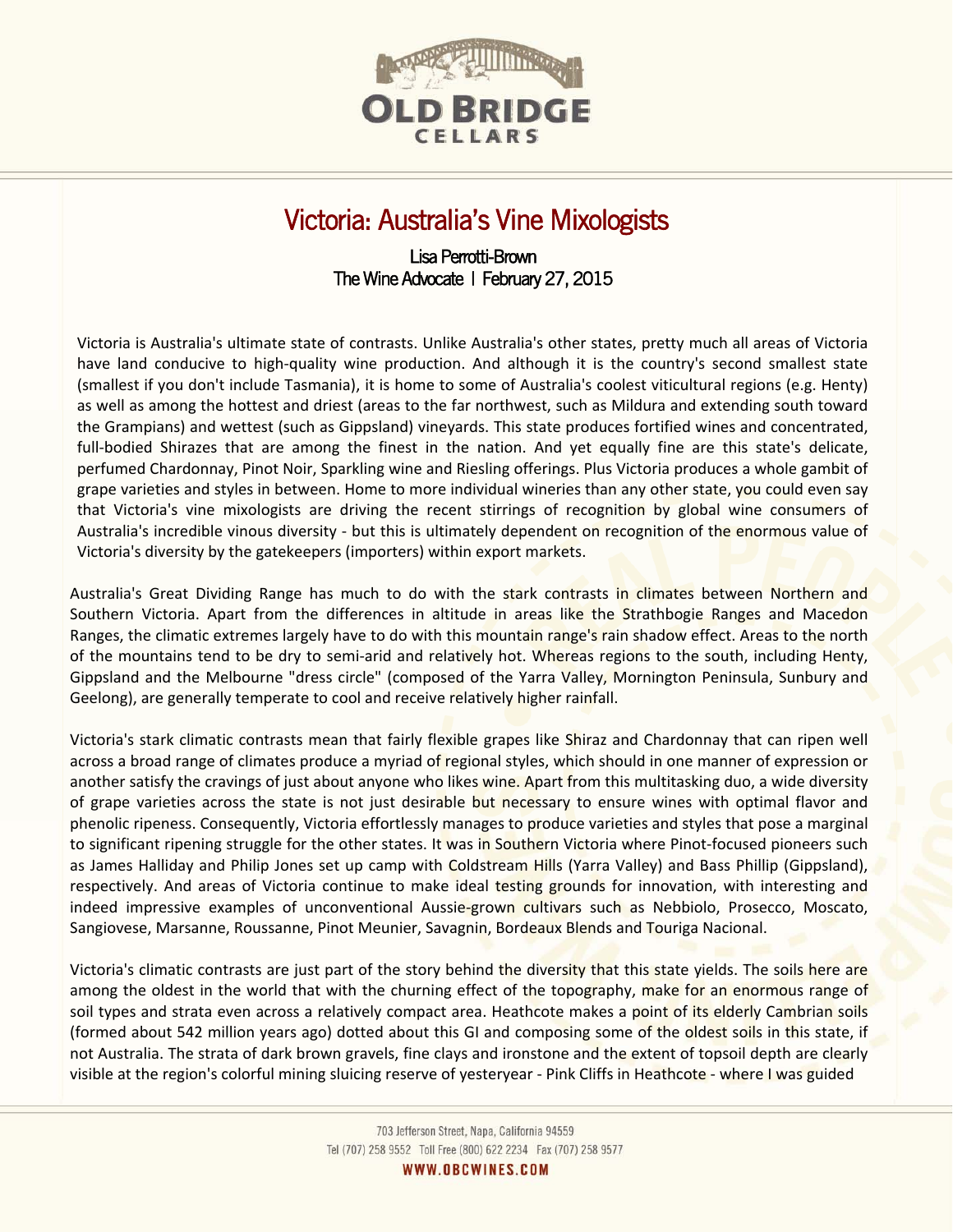

during my most recent visit by Ron Laughton of Jasper Hill. Another very good example of the diversity of soil types and their contributions to wine styles is apparent at Kooyong and Port Phillip Estate in Mornington Peninsula. There, winemaker Sandro Mosele has focused on the more volcanic soils at Port Phillip as opposed to the sedimentary soils at Kooyong and even within Kooyong's range of the varying soil types and their contribution, for example his Pinot Noir labels: Ferrous (where the vineyard is laced with ironstone pebbles) and Meres (with more clay in the topsoil). Honestly, wines like these are every bit as exciting as you can find in famously delimited regions of Burgundy!

## Score Summary:

| 97 pts      | Chapoutier & Laughton Cluster M45 Shiraz 2010              |
|-------------|------------------------------------------------------------|
| 96 pts      | Chapoutier & Laughton Cluster M45 Shiraz 2006              |
| 96 pts      | Chapoutier & Laughton Cluster M45 Shiraz 2003              |
| $95 + pts$  | Chapoutier & Laughton Cluster M45 Shiraz 2012              |
| $95 + pts$  | Jasper Hill Emily's Paddock Shiraz and Cabernet Franc 2013 |
| $94 + pts$  | Yarra Yering Dry Red No. 1 2012                            |
| 94 pts      | Chapoutier & Laughton Cluster M45 Shiraz 2009              |
| 94 pts      | Chapoutier & Laughton Cluster M45 Shiraz 2007              |
| $93 + pts$  | Giant Steps Sexton Vineyard Chardonnay 2013                |
| 93 pts      | Chapoutier & Laughton Cluster M45 Shiraz 2005              |
| $92 + pts$  | Jasper Hill Georgia's Paddock Nebbiolo 2013                |
| 92 pts      | Chapoutier & Laughton Cluster M45 Shiraz 2004              |
| 92 pts      | Giant Steps Tarraford Vineyard Chardonnay 2013             |
| $91 + p$ ts | Giant Steps Harry's Monster 2013                           |
| 91 pts      | Jasper Hill Georgia's Paddock Riesling 2014                |
| 91 pts      | Mea Culpa Chardonnay 2013                                  |
| 91 pts      | Mea Culpa Pinot Noir 2013                                  |
| 91 pts      | Mea Culpa Shiraz 2013                                      |
| 91 pts      | Yarra Yering Dry Red No. 2 2012                            |
| 91 pts      | Yarra Yering Pinot Noir 2012                               |
| 91 pts      | Yeringberg Proprietary Red 2012                            |
| $90 + p$ ts | Giant Steps Sexton Vineyard Pinot Noir 2013                |
| $90 + p$ ts | Yarra Yering Chardonnay 2012                               |
| $90+pts$    | Yeringberg Chardonnay 2013                                 |
| 90 pts      | Yarra Yering Underhill Shiraz 2012                         |
| 90 pts      | Yeringberg Pinot Noir 2013                                 |
| 89 pts      | Giant Steps Applejack Pinot Noir 2013                      |
| 88 pts      | Innocent Bystander Pinot Noir 2013                         |
| 88 pts      | Yeringberg Marsanne/Roussanne 2013                         |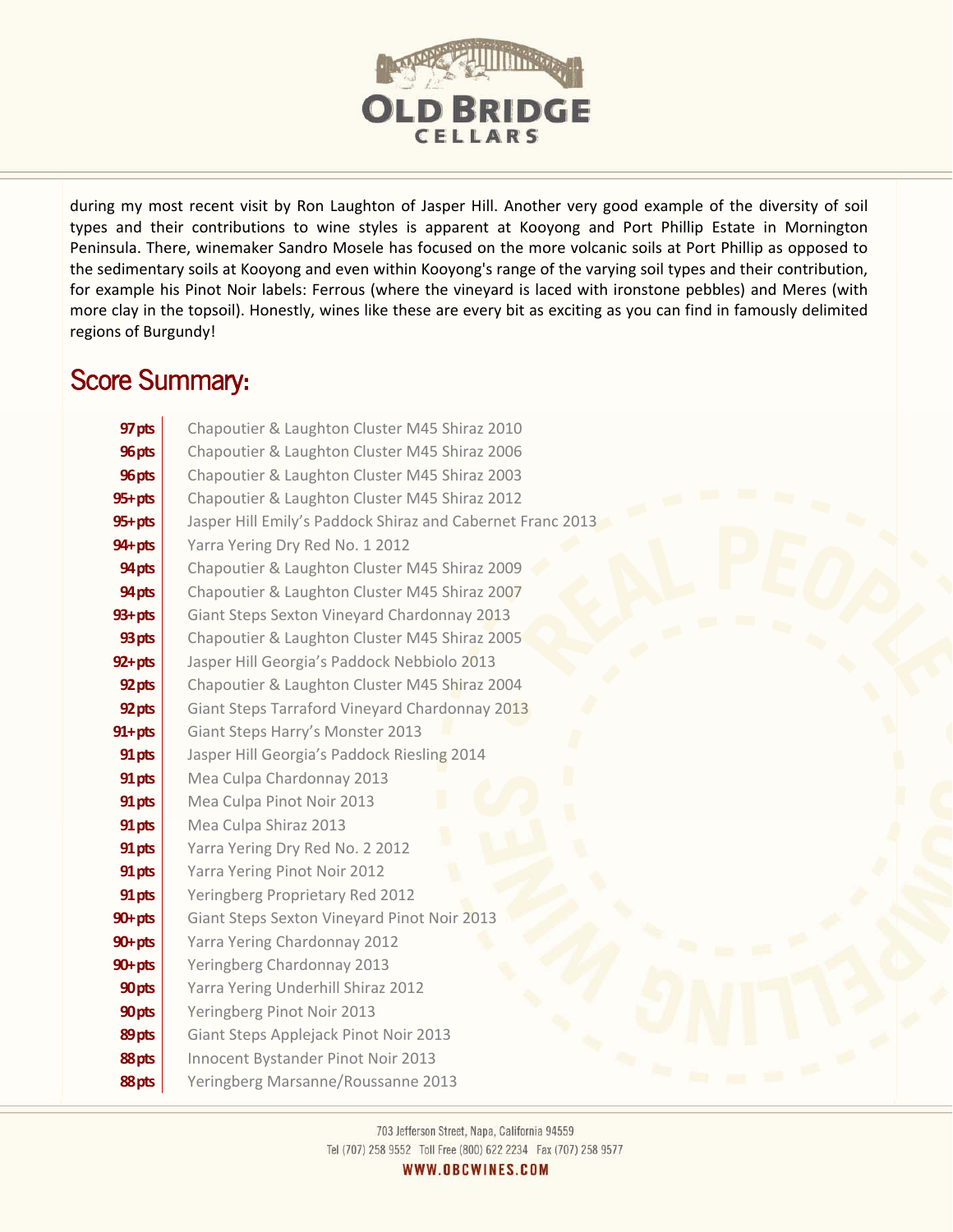

- **88pts** Yeringberg Marsanne/Roussanne 2013
- **87 pts** | Innocent Bystander Syrah 2013
- **87 pts** | Innocent Bystander Pinot Gris 2014
- **87 pts** | Yeringberg Viognier 2013
- **86 pts** | Innocent Bystander Pink Moscato 2014

# Full Reviews:

## **97 pts Chapoutier & Laughton Cluster M45 Shiraz 2010**

Deep garnet-purple, the 2010 Cluster M45 Shiraz has lovely floral and herbal notes wafting over a solid core of youthful blackberries and black cherries with nuances of Chinese five spice and cloves. Great intensity and balance in a rather modest medium-full body with great graininess to the tannins and plenty of freshness. It finishes long. Note that no 2011 Cluster M45 was produced.

This illustrious partnership between Michel Chapoutier from France's Rhone region and Ron Laughton of the Heathcote estate, Jasper Hill was founded in 1997 and the project yielded its first vintage in 2003. Formerly called "Cambrian," "Cluster M45" is now the U.S. label for this wine, known as "La Pleiade" elsewhere. It is made from 100% Shiraz from a 20-acre single vineyard just south of Jasper Hill's Georgia's Paddock, which is planted with a 50/50 mix of vines taken from Jasper Hill and Chapoutier's vineyards (imported from France). In December 2014, I visited with Ron Laughton in Heathcote and tasted through a vertical of every vintage made of La Pleiade/Cluster M45.

## **96 pts Chapoutier & Laughton Cluster M45 Shiraz 2006**

Deep garnet-purple colored, the 2006 Cluster M45 has quite a meaty nose with game hints over black cherry pie and blackberry preserves notes plus nuances of of black loam and chargrill. Fullbodied and richly fruited with lovely, velvety tannins and a just enough acid to support the concentrated flavors, it's finishing with great length.

## **96 pts Chapoutier & Laughton Cluster M45 Shiraz 2003**

Deep garnet in color with the faintest hint of brick, the 2003 Cluster M45 Shiraz displays a gorgeous nose of warm mulberries, red plum preserves and raspberry coulis with nuances of baking spices and sandalwood. Full-bodied and generously fruited, it still has a lot of vitality and fruit, textured by medium to firm chewy tannins and bestowing nice freshness in the long finish.

## **95+ pts Chapoutier & Laughton Cluster M45 Shiraz 2012**

Medium to deep garnet, the 2012 Cluster M45 Shiraz presents lovely red and black cherry notes, black raspberries and kirsch with hints of menthol, aniseed, pepper and lavender. Mediumbodied, elegant and showing very fine tannins, it has just enough acid to lift the rich fruit and a good long finish. It should age very well. Note that no 2011 Cluster M45 was produced.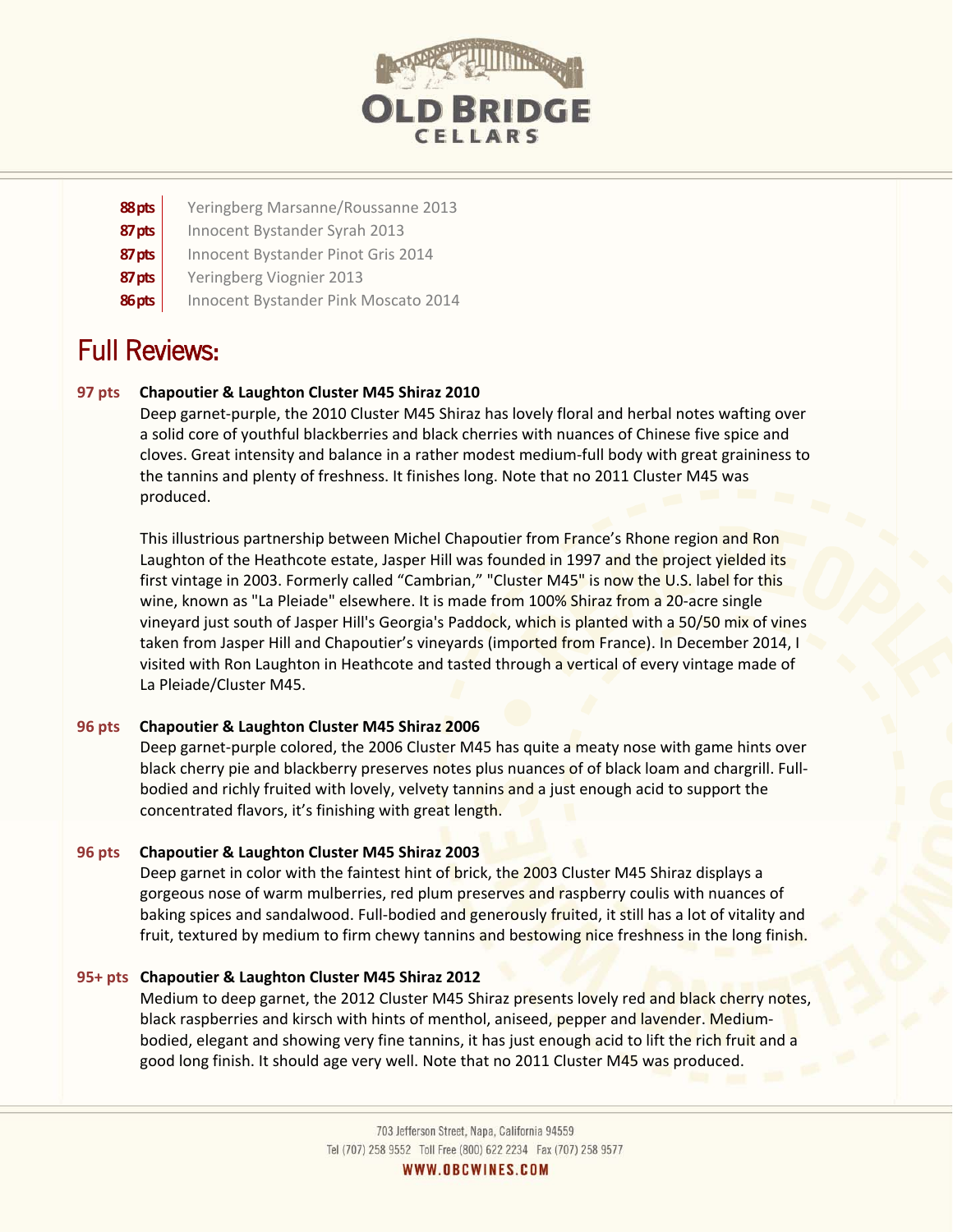

### **95+ pts Jasper Hill Emily's Paddock Shiraz and Cabernet Franc 2013**

Deep purple-black colored, the 2013 Emily's Paddock Shiraz and Cabernet Franc offers a tantalizing nose of crushed blackberries, mulberries and black cherries with hints of dried mint, chocolate box, sandalwood, marmite toast and roses. Solidly built with tons of muscular fruit and structured like a brick house, the medium to full-bodied palate gives layers of complex flavors even at this youthful stage and a very long finish.

## **94+ pts Yarra Yering Dry Red No. 1 2012**

Produced from the original 1969 vines of Cabernet Sauvignon, Merlot, Malbec and Petit Verdot, the 2012 Dry Red No 1 possesses a deep garnet color and is beautifully scented of red and blackcurrants, black cherries and red plum with underlying cedar, violet, menthol and dried herb hints. Medium-bodied, it gives outstanding intensity supported by firm grainy tannins and oodles of freshness, all leading to a very long, earth- and herb-laced finish.

### **94 pts Chapoutier & Laughton Cluster M45 Shiraz 2009**

Deep garnet with a touch of purple, the 2009 Cluster M45 Shiraz has notes of fragrant earth and forest floor over youthful black fruits and tar. Full-bodied and built like a brick house with firm chewy tannins and a nice acid backbone, it has a wonderfully long, earthy finish.

### **94 pts Chapoutier & Laughton Cluster M45 Shiraz 2007**

Deep garnet colored, the 2007 Cluster M45 Shiraz offers a lovely perfume of roses and potpourri over a core of cassis, blueberries and mocha plus a waft of anise. Medium to full-bodied, it fills the palate with blue fruit and Indian spice flavors, plus chewy tannins and balanced acid, finishing long.

#### **93+ pts Giant Steps Sexton Vineyard Chardonnay 2013**

The 2013 Sexton Vineyard Chardonnay opens with grapefruit peel, lime blossom, mandarin peel and peachy notes with underlying struck match, marzipan, fresh ginger and coriander seed nuances. Medium-bodied, it offers great elegance and complexity in the mouth with citrus, stone fruit and exotic spices layers complimented by just enough toastiness and a silken texture. It finishes with commendable persistence with freshness that keeps you wanting more.

#### **93+ pts Jasper Hill Georgia's Paddock Shiraz 2013**

Deep purple-black in color, the 2013 Shiraz Georgia's Paddock has a broody nose of crushed blackcurrants, black plums and warm blackberries with hints of star anise, dark chocolate and Szechuan pepper. Rich, voluptuous and full-bodied in the mouth, it is far from "heavy" and offers great freshness to juxtapose the concentrated flavors while the approachable, rounded tannins contribute velvety texture through the long finish.

#### **93 pts Chapoutier & Laughton Cluster M45 Shiraz 2005**

Deep garnet with a hint of purple, the 2005 Cluster M45 Shiraz reveals gorgeous fruits of the forest coulis and blueberry pie scents with suggestions of cloves, cedar and bacon. Medium to full-bodied, quite structured and chewy, it's showing a bit more age than the previous two

> 703 Jefferson Street, Napa, California 94559 Tel (707) 258 9552 Toll Free (800) 622 2234 Fax (707) 258 9577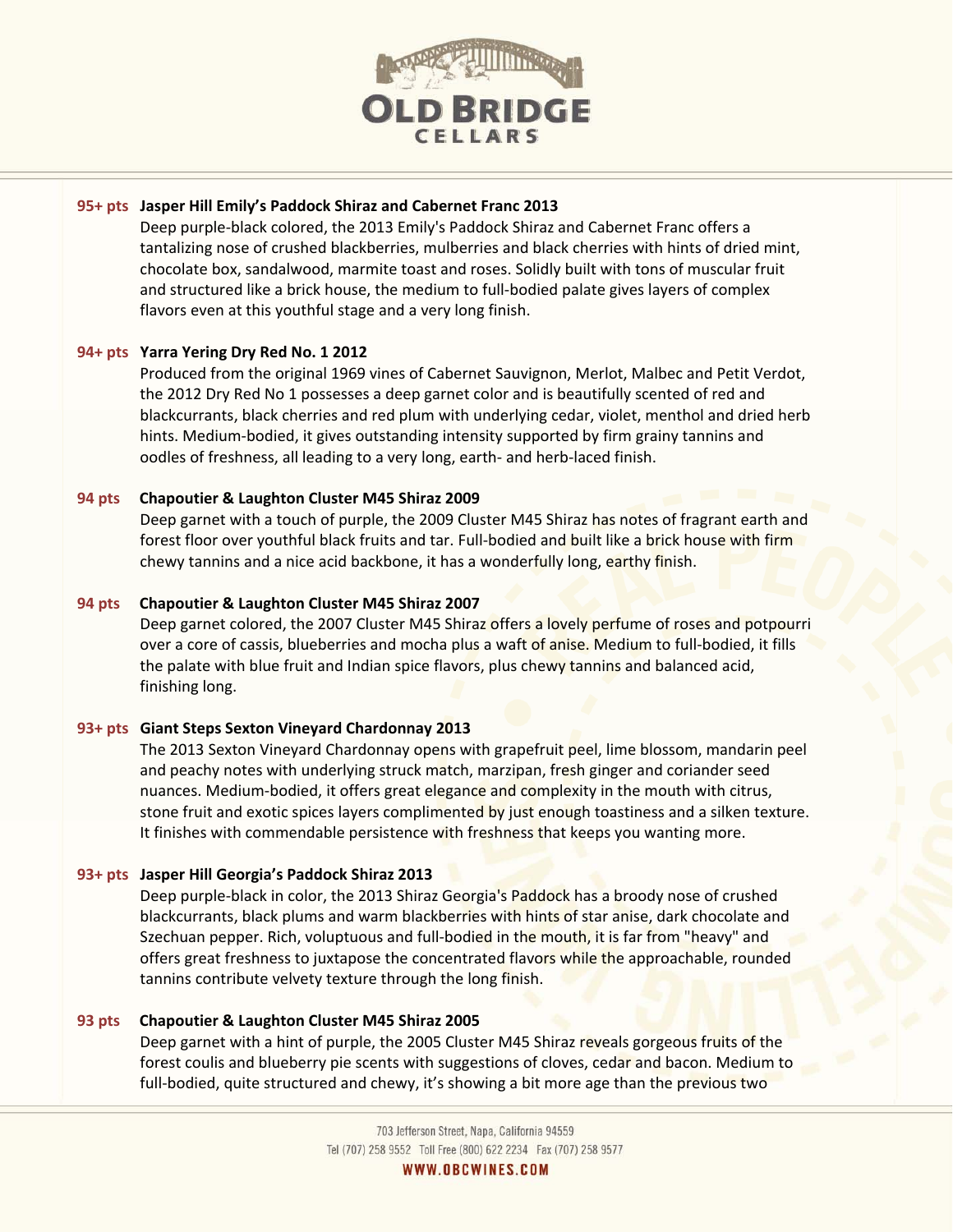

vintages at this stage, but still has loads of life, going long and spicy in the finish.

## **92+ pts Jasper Hill Georgia's Paddock Nebbiolo 2013**

Pale to medium garnet colored, the 2013 Georgia's Paddock Nebbiolo is a little reticent on the nose to begin, offering notes of warm currants, mulberries, kirsch and tar with hints of underbrush, black pepper, aniseed and cloves. Medium-bodied and not shy on the tannins, it offers plenty of very sophisticated and expressive Nebbiolo flavors with just enough lively acidity to lift the long finish. I've veered on the conservative side with my score, although this wine is already showing a lot of promise. Like so many great Nebbiolos, it really needs time.

## **92 pts Chapoutier & Laughton Cluster M45 Shiraz 2004**

Deep garnet colored, the 2004 Cluster M45 Shiraz presents an earthy/meaty, charcoal-laced nose with notes of cassis and preserved plums at the core plus truffles and a hint of licorice. Fullbodied, it's a bit hot on the mid-palate and finish, with chewy, slightly hard tannins supporting the generous, muscular fruit, finishing long.

## **92 pts Giant Steps Tarraford Vineyard Chardonnay 2013**

Lovely lemon curd, white peach and mandarin-peel notes open on the nose of the 2013 Tarraford Vineyard Chardonnay with nuances of flint, ginger and cedar. Medium-bodied, it fills the palate with lively citrus and stone fruit flavors supported by a crisp spine of acid before finishing long and minerally.

## **91+ pts Giant Steps Harry's Monster 2013**

A Cabernet Sauvignon dominant Bordeaux Blend sporting a very deep opaque purple color, the 2013 Harry's Monster offers notes of crushed black plums, blackcurrants and blackberries with hints of vanilla, toast, cedar, pencil lead and cloves. Medium-bodied, the palate is densely packed with black fruit and spice box flavors with firm, grainy tannins and just enough acid to lift the long, somewhat woody finish. It really needs time to show its true colors but this is a very promising young wine!

## **91 pts Jasper Hill Georgia's Paddock Riesling 2014**

The 2014 Riesling Georgia's Paddock has a beautifully expressive note of honeyed apricots, spiced apples and warm pears with touches of jasmine and lime blossoms. Dry, light to mediumbodied and with deliciously approachable freshness, it finishes long with commendable poise.

## **91 pts Mea Culpa Chardonnay 2013**

The 2013 Mea Culpa Chardonnay has a seriously citrusy nose with intertwined notes of lemons, grapefruit and oranges over hints of lime leaves, flint, crushed stones and white pepper. Medium-bodied, it gives tons of expressive citrus and mineral flavors in the mouth marked by a racy acid spine that carries the flavors to a long finish.

## **91 pts Mea Culpa Pinot Noir 2013**

Pale ruby colored, the 2013 Mea Culpa Pinot Noir is a little funky and gamy to begin, then gives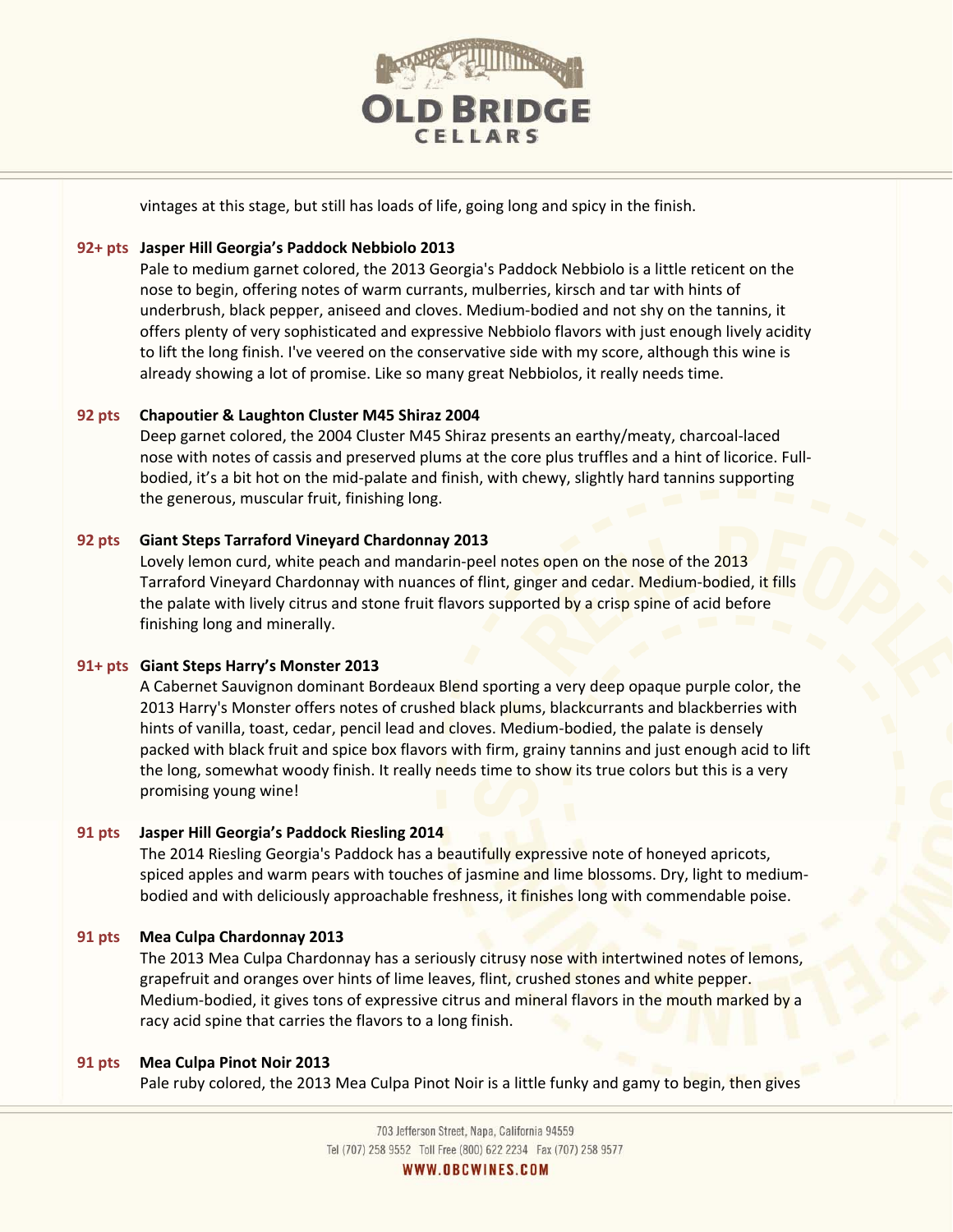

way to a beguiling core of red cherries, pomegranate and sautéed herbs with touches of underbrush, lavender and anise. Delicate and softly spoken in the mouth, it offers quiet intensity with beautifully silky tannins and a long finish of earth and red berry flavors.

#### **91 pts Mea Culpa Shiraz 2013**

Medium to deep garnet-purple in color, the 2013 Mea Culpa Shiraz leaps from the glass with ripe blackberry and blueberry scents complimented with menthol, cloves and Chinese five spice accents. Medium-bodied, it fills the palate with expressive black berry and exotic spice flavors supported by firm, chewy tannins and lively acidity before finishing long and spicy.

### **91 pts Yarra Yering Dry Red No. 2 2012**

A medium-garnet colored "Rhone Blend" of Shiraz and Marsanne, the 2012 Dry Red No 2 offers a nose of kirsch, stewed plums and spice box with hints of dusty earth and Ceylon tea. Mediumbodied, it offers great intensity and tension within an elegant package with plenty of spicy red berry flavors, a solid backbone of chewy tannins and a long, earth-laced finish.

### **91 pts Yarra Yering Pinot Noir 2012**

Pale ruby colored, the 2012 Pinot Noir has a somewhat rustic, stemmy nose giving way to a delicate core of red cherries and raspberries with hints of violets and fertile loam. It fills the mouth with vibrant red berry flavors and harmonious herbal- and earth-laced accents, is well supported by chewy tannins and lively acid, and finishes with great length.

## **91 pts Yeringberg Proprietary Red 2012**

A blend of Cabernet Sauvignon, Cabernet Franc, Merlot, Malbec and Petit Verdot, the 2012 Proprietary Red displays a medium to deep garnet-purple color and gives notes of crushed black cherries, black raspberries and roses with hints of cedar, pencil shavings, cinnamon and cloves. Medium-bodied, it fills the palate with vibrant red berry flavors and a pleasant toastiness supported by crisp acid and firm, fine-grained tannins and a finish with wonderful persistence.

#### **90+ pts Giant Steps Sexton Vineyard Pinot Noir 2013**

Pale to medium ruby-purple in color, the 2013 Pinot Noir Sexton Vineyard is just a little reticent, offering subtle notes of black cherries, mulberries and wild thyme with underlying violet and black pepper hints. Medium-bodied, it offers plenty of pepper-laced black cherry flavor and a good grip from the chewy tannins and lively acid, though it's a little bitter toward the finish.

## **90+pts Yarra Yering Chardonnay 2012**

The 2012 Chardonnay provides expressive apricot, mango and guava aromas with nuances of toast, marzipan and allspice. Medium-bodied, it fills the palate with tropical and stone-fruit flavors with refreshing acidity through a good, long and savory finish.

#### **90+ pts Yeringberg Chardonnay 2013**

The 2013 Chardonnay is delicately scented of honey-drizzled white peaches and clotted cream with hints of baking bread and marzipan. Medium-bodied, it offers plenty of creamy stone fruit

> 703 Jefferson Street, Napa, California 94559 Tel (707) 258 9552 Toll Free (800) 622 2234 Fax (707) 258 9577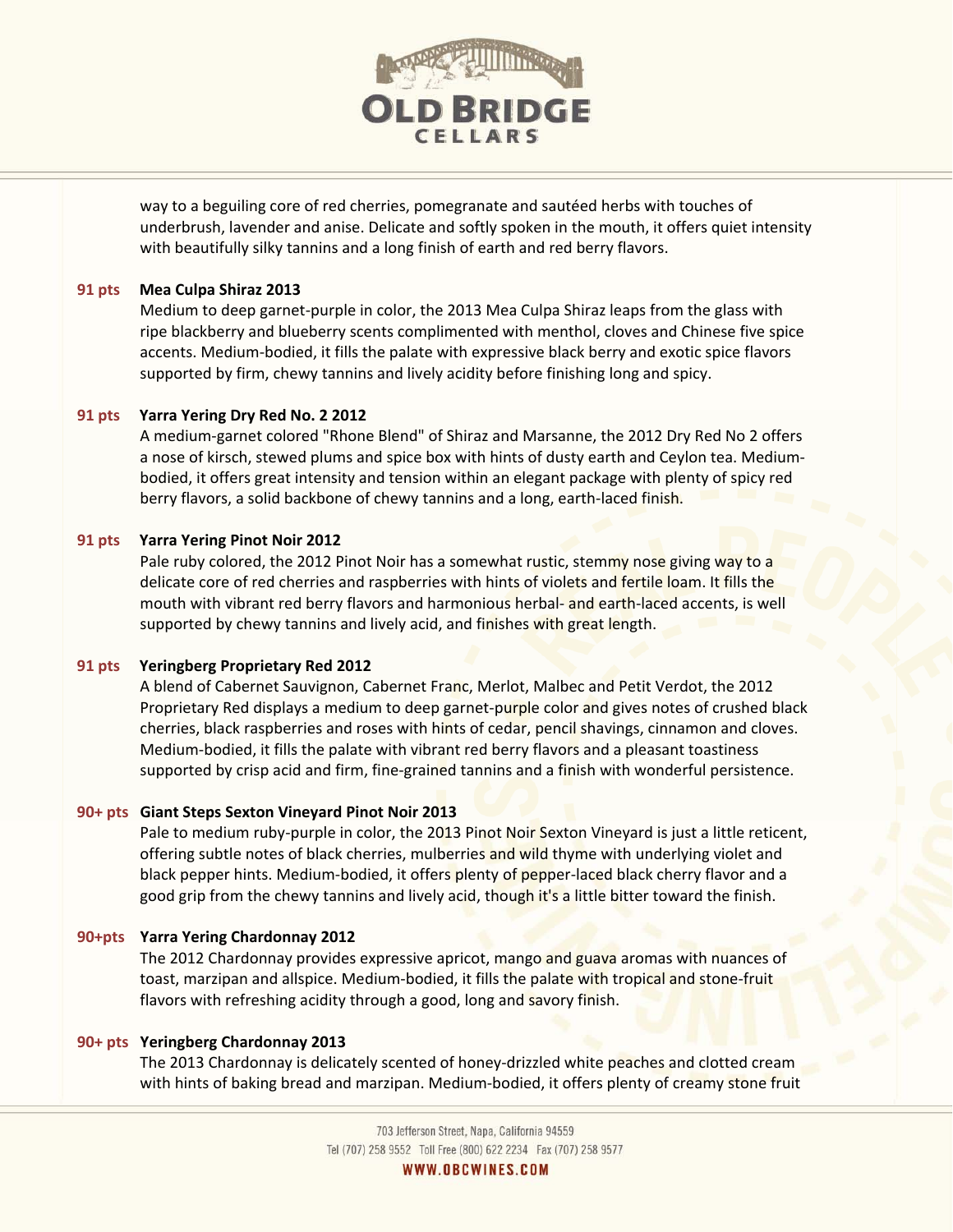

and bready flavors supporting by just enough freshness and finishing with great length.

## **90 pts Yarra Yering Underhill Shiraz 2012**

Medium garnet in color, the 2012 Underhill Shiraz is a tad reticent at this youthful stage, offering glimmers of red fruit preserves notes plus underlying dried herb, Chinese five spice, pepper and lavender hints. Medium-bodied, it has great expression and vibrancy though is just slightly lacking in generosity with a firm spine of chewy tannins and long, refreshing finish.

## **90 pts Yeringberg Pinot Noir 2013**

Pale ruby colored with a hint of purple, the 2012 Pinot Noir offers a subtle nose of fresh cranberries and wild strawberries with hints of forest floor, violets and fallen leaves. Light to medium-bodied, it gives just enough elegant red berry and earthy flavors in the mouth with a light grip of acid and chew of tannins, finishing with lingering notes of stewed tea.

## **89 pts Giant Steps Applejack Pinot Noir 2013**

Pale ruby-purple colored, the 2013 Applejack Vineyard Pinot Noir gives pronounced red and black cherry aromas with cinnamon stick, toast, violet and cloves suggestions. Medium-bodied, it provides plenty of cherry and baking spices flavors in the mouth supported by soft tannins and just enough acidity, finishing with great length yet lacking somewhat in depth.

## **88 pts Innocent Bystander Pinot Noir 2013**

Pale ruby colored, the 2013 Pinot Noir gives notes of kirsch, cranberry sauce and raspberry preserves with hints of cinnamon stick and forest floor. Medium-bodied, it gives a good amount of juicy berry flavors supported by approachable chewy tannins. It finishes with good length but perhaps just a little simple.

## **88 pts Yeringberg Marsanne/Roussanne 2013**

The 2013 Marsanne / Roussanne has delicate notes of peaches and ripe apples with underlying yeast, toasted almond and nutmeg hints. Medium-bodied, it has plenty of savory / yeasty character on offer in the mouth with a lively acid backbone and medium to long finish.

## **87 pts Innocent Bystander Syrah 2013**

Medium to deep garnet-purple colored, the 2013 Syrah offers a moderate intensity of red and black plum aromas with hints of black pepper, aniseed and Mediterranean herbs. Mediumbodied, it leads with firm, somewhat astringent tannins that render the fruit a little lean, finishing tannic and savory. This is a pleasant alternative to fruit forward Shiraz, but you need to be able to enjoy wines of restraint with a bit of "chew."

## **87 pts Innocent Bystander Pinot Gris 2014**

The 2014 Pinot Gris gives delicate notes of fresh peaches, pear drops and nutmeg with a hint of honeysuckle. Some yeasty notes come through on the medium-bodied, dry, silken-textured palate and offer a pleasant savory note in the finish.